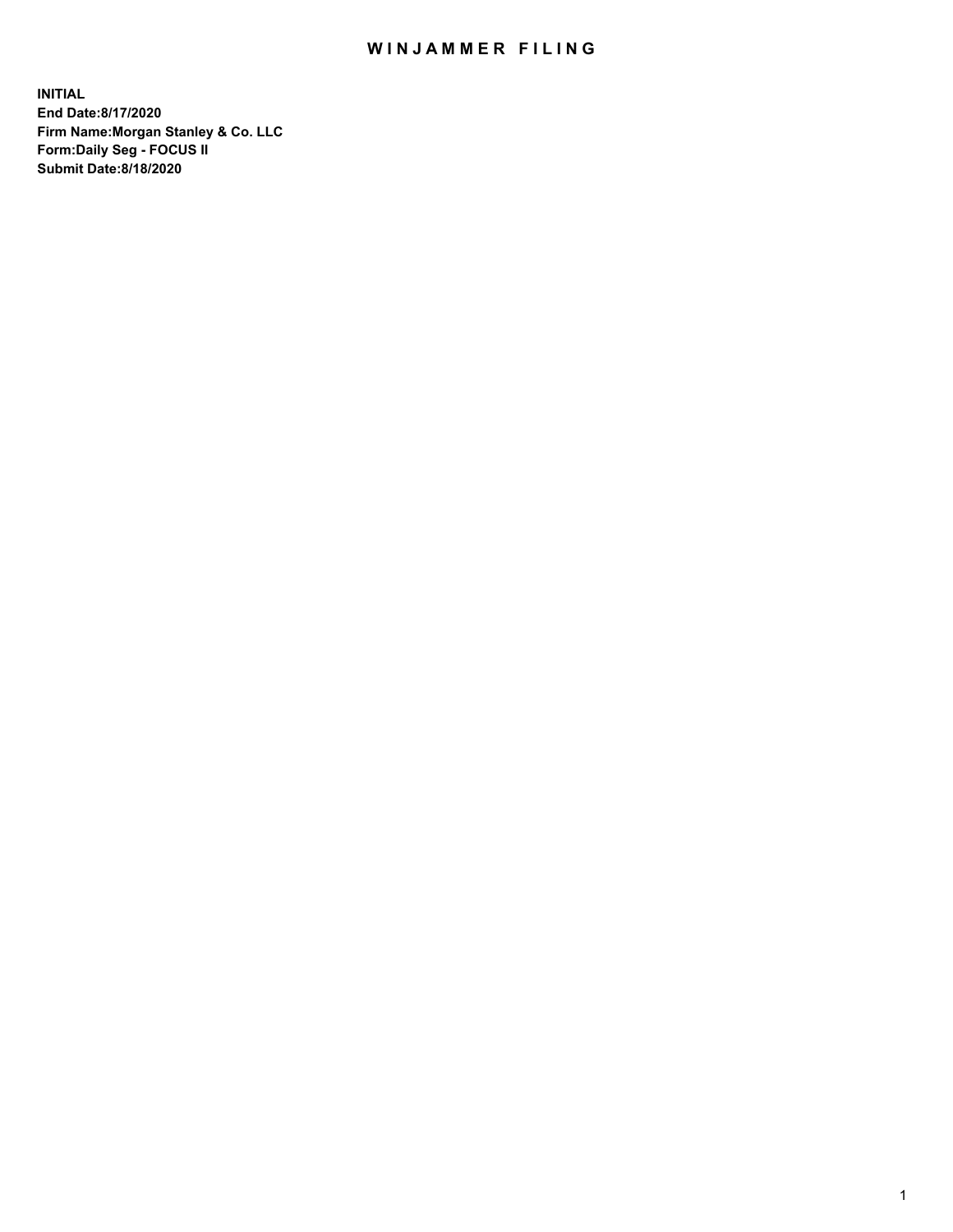**INITIAL End Date:8/17/2020 Firm Name:Morgan Stanley & Co. LLC Form:Daily Seg - FOCUS II Submit Date:8/18/2020 Daily Segregation - Cover Page**

| Name of Company                                                                                                                                                                                                                                                                                                               | Morgan Stanley & Co. LLC                               |
|-------------------------------------------------------------------------------------------------------------------------------------------------------------------------------------------------------------------------------------------------------------------------------------------------------------------------------|--------------------------------------------------------|
| <b>Contact Name</b>                                                                                                                                                                                                                                                                                                           | <b>Ikram Shah</b>                                      |
| <b>Contact Phone Number</b>                                                                                                                                                                                                                                                                                                   | 212-276-0963                                           |
| <b>Contact Email Address</b>                                                                                                                                                                                                                                                                                                  | Ikram.shah@morganstanley.com                           |
| FCM's Customer Segregated Funds Residual Interest Target (choose one):<br>a. Minimum dollar amount: ; or<br>b. Minimum percentage of customer segregated funds required:% ; or<br>c. Dollar amount range between: and; or<br>d. Percentage range of customer segregated funds required between:% and%.                        | 235,000,000<br><u>0</u><br><u>00</u><br>0 <sup>0</sup> |
| FCM's Customer Secured Amount Funds Residual Interest Target (choose one):<br>a. Minimum dollar amount: ; or<br>b. Minimum percentage of customer secured funds required:%; or<br>c. Dollar amount range between: and; or<br>d. Percentage range of customer secured funds required between:% and%.                           | 140,000,000<br><u>0</u><br><u>00</u><br>0 <sub>0</sub> |
| FCM's Cleared Swaps Customer Collateral Residual Interest Target (choose one):<br>a. Minimum dollar amount: ; or<br>b. Minimum percentage of cleared swaps customer collateral required:%; or<br>c. Dollar amount range between: and; or<br>d. Percentage range of cleared swaps customer collateral required between:% and%. | 92,000,000<br><u>0</u><br>0 Q<br>00                    |

Attach supporting documents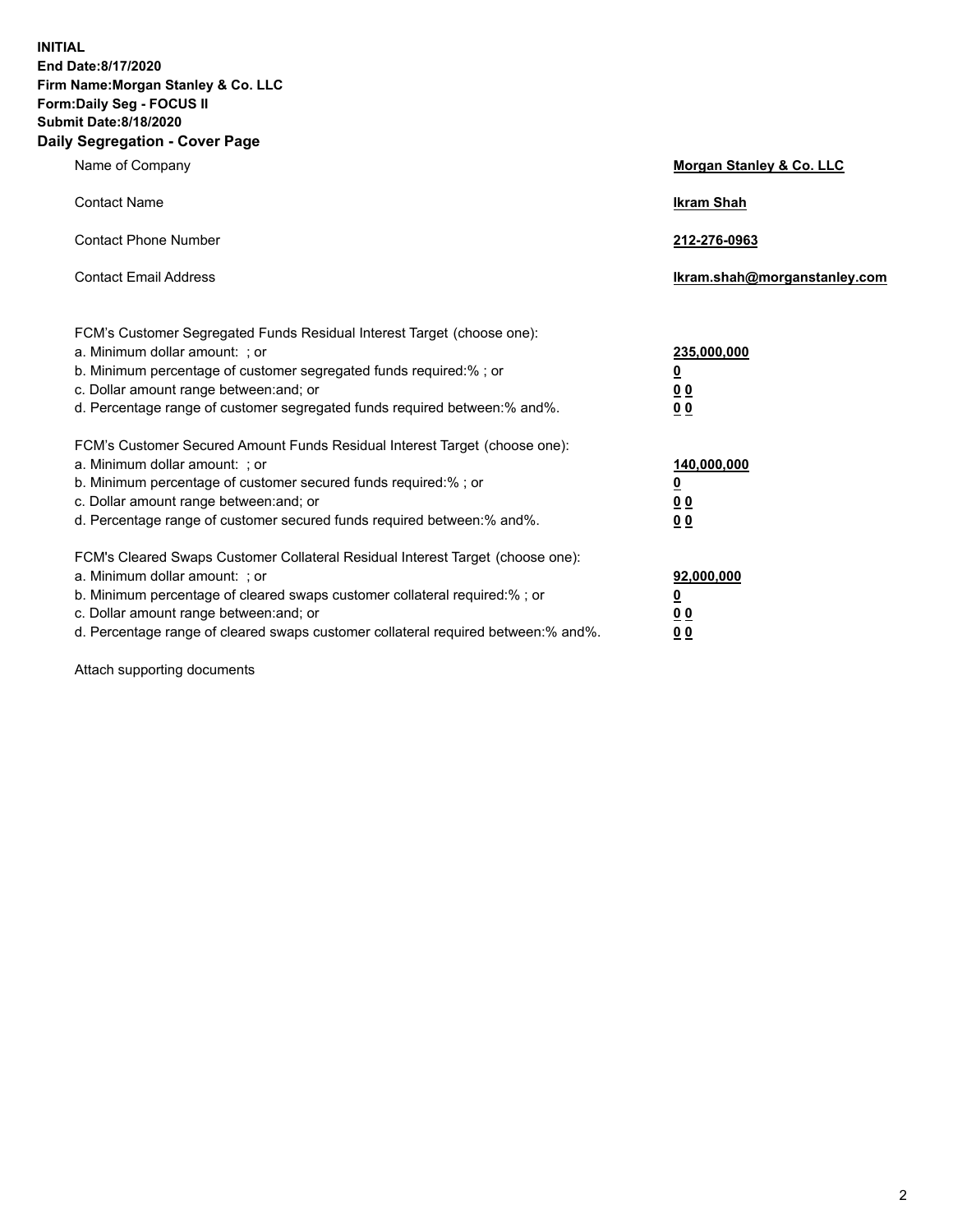## **INITIAL End Date:8/17/2020 Firm Name:Morgan Stanley & Co. LLC Form:Daily Seg - FOCUS II Submit Date:8/18/2020 Daily Segregation - Secured Amounts** Foreign Futures and Foreign Options Secured Amounts Amount required to be set aside pursuant to law, rule or regulation of a foreign government or a rule of a self-regulatory organization authorized thereunder **0** [7305] 1. Net ledger balance - Foreign Futures and Foreign Option Trading - All Customers A. Cash **4,141,135,423** [7315] B. Securities (at market) **2,996,375,593** [7317] 2. Net unrealized profit (loss) in open futures contracts traded on a foreign board of trade **820,291,634** [7325] 3. Exchange traded options a. Market value of open option contracts purchased on a foreign board of trade **12,826,101** [7335] b. Market value of open contracts granted (sold) on a foreign board of trade **-17,136,516** [7337] 4. Net equity (deficit) (add lines 1. 2. and 3.) **7,953,492,235** [7345] 5. Account liquidating to a deficit and account with a debit balances - gross amount **44,570,084** [7351] Less: amount offset by customer owned securities **-43,004,349** [7352] **1,565,735** [7354] 6. Amount required to be set aside as the secured amount - Net Liquidating Equity Method (add lines 4 and 5) **7,955,057,970** [7355] 7. Greater of amount required to be set aside pursuant to foreign jurisdiction (above) or line 6. **7,955,057,970** [7360] FUNDS DEPOSITED IN SEPARATE REGULATION 30.7 ACCOUNTS 1. Cash in banks A. Banks located in the United States **327,695,784** [7500] B. Other banks qualified under Regulation 30.7 **694,383,411** [7520] **1,022,079,195** [7530] 2. Securities A. In safekeeping with banks located in the United States **593,949,481** [7540] B. In safekeeping with other banks qualified under Regulation 30.7 **0** [7560] **593,949,481** [7570] 3. Equities with registered futures commission merchants A. Cash **23,321,460** [7580] B. Securities **0** [7590] C. Unrealized gain (loss) on open futures contracts **4,945,669** [7600] D. Value of long option contracts **0** [7610] E. Value of short option contracts **0** [7615] **28,267,129** [7620] 4. Amounts held by clearing organizations of foreign boards of trade A. Cash **0** [7640] B. Securities **0** [7650] C. Amount due to (from) clearing organization - daily variation **0** [7660] D. Value of long option contracts **0** [7670] E. Value of short option contracts **0** [7675] **0** [7680] 5. Amounts held by members of foreign boards of trade A. Cash **3,312,855,833** [7700] B. Securities **2,402,426,112** [7710] C. Unrealized gain (loss) on open futures contracts **815,345,965** [7720] D. Value of long option contracts **12,826,101** [7730] E. Value of short option contracts **-17,136,516** [7735] **6,526,317,495** [7740] 6. Amounts with other depositories designated by a foreign board of trade **0** [7760] 7. Segregated funds on hand **0** [7765] 8. Total funds in separate section 30.7 accounts **8,170,613,300** [7770] 9. Excess (deficiency) Set Aside for Secured Amount (subtract line 7 Secured Statement

- Page 1 from Line 8)
- 10. Management Target Amount for Excess funds in separate section 30.7 accounts **140,000,000** [7780]
- 11. Excess (deficiency) funds in separate 30.7 accounts over (under) Management Target **75,555,330** [7785]

**215,555,330** [7380]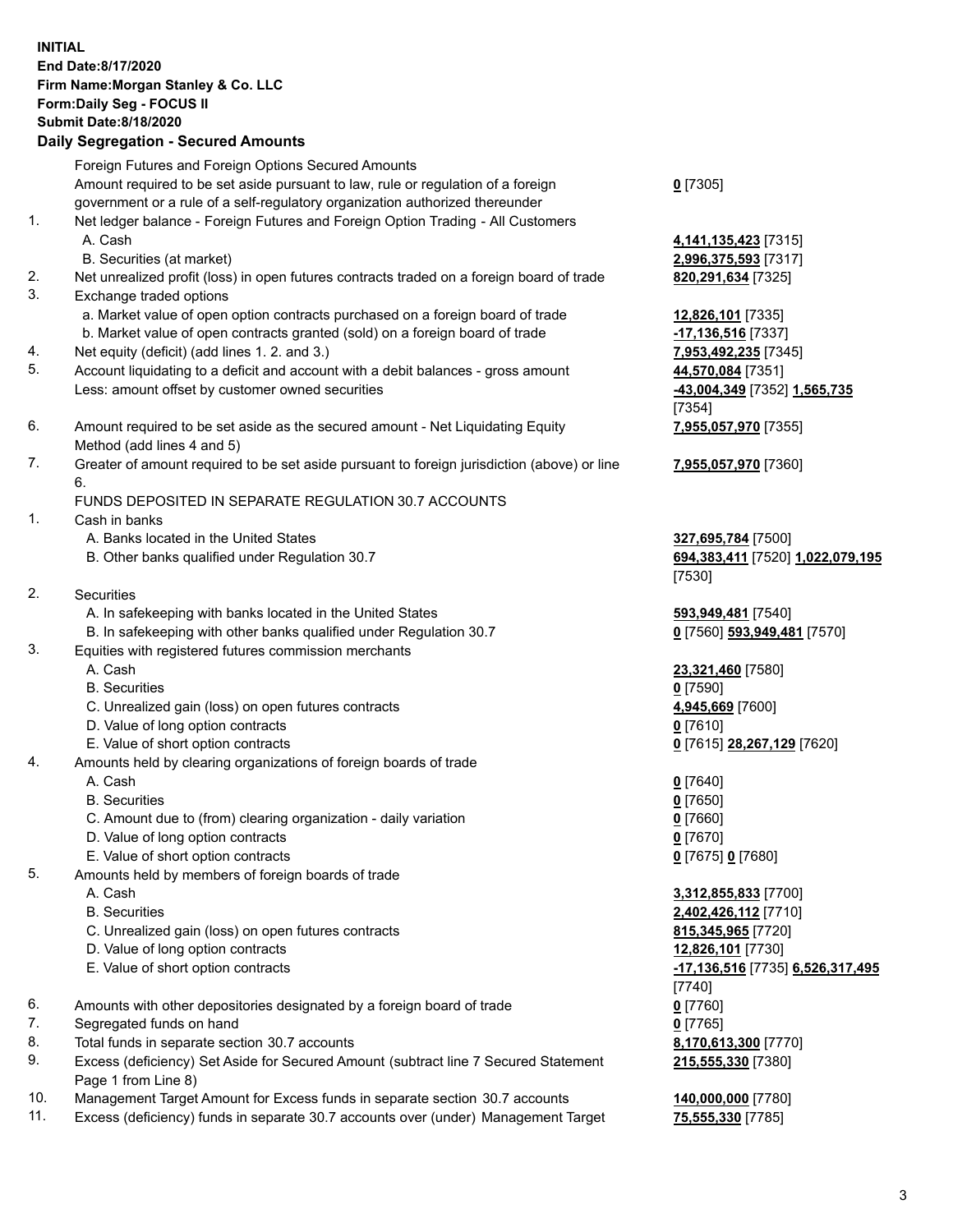|                | <b>INITIAL</b>                                                                                                                                                     |                                               |
|----------------|--------------------------------------------------------------------------------------------------------------------------------------------------------------------|-----------------------------------------------|
|                | End Date:8/17/2020                                                                                                                                                 |                                               |
|                | Firm Name: Morgan Stanley & Co. LLC                                                                                                                                |                                               |
|                | Form: Daily Seg - FOCUS II                                                                                                                                         |                                               |
|                | <b>Submit Date:8/18/2020</b>                                                                                                                                       |                                               |
|                | Daily Segregation - Segregation Statement                                                                                                                          |                                               |
|                |                                                                                                                                                                    |                                               |
| 1 <sub>1</sub> | SEGREGATION REQUIREMENTS(Section 4d(2) of the CEAct)                                                                                                               |                                               |
|                | Net ledger balance                                                                                                                                                 |                                               |
|                | A. Cash                                                                                                                                                            | 14,808,010,777 [7010]<br>8,835,556,633 [7020] |
| 2.             | B. Securities (at market)                                                                                                                                          |                                               |
| 3.             | Net unrealized profit (loss) in open futures contracts traded on a contract market                                                                                 | 3,362,654,925 [7030]                          |
|                | Exchange traded options                                                                                                                                            |                                               |
|                | A. Add market value of open option contracts purchased on a contract market<br>B. Deduct market value of open option contracts granted (sold) on a contract market | 535,119,138 [7032]                            |
| 4.             | Net equity (deficit) (add lines 1, 2 and 3)                                                                                                                        | 445,835,060 [7033]                            |
| 5.             | Accounts liquidating to a deficit and accounts with                                                                                                                | 27,095,506,413 [7040]                         |
|                | debit balances - gross amount                                                                                                                                      | 96,548,313 [7045]                             |
|                | Less: amount offset by customer securities                                                                                                                         | -96,150,037 [7047] 398,276 [7050]             |
| 6.             | Amount required to be segregated (add lines 4 and 5)                                                                                                               | 27,095,904,689 [7060]                         |
|                | FUNDS IN SEGREGATED ACCOUNTS                                                                                                                                       |                                               |
| 7.             | Deposited in segregated funds bank accounts                                                                                                                        |                                               |
|                | A. Cash                                                                                                                                                            | 4,861,449,334 [7070]                          |
|                | B. Securities representing investments of customers' funds (at market)                                                                                             | $0$ [7080]                                    |
|                | C. Securities held for particular customers or option customers in lieu of cash (at                                                                                | 1,143,561,517 [7090]                          |
|                | market)                                                                                                                                                            |                                               |
| 8.             | Margins on deposit with derivatives clearing organizations of contract markets                                                                                     |                                               |
|                | A. Cash                                                                                                                                                            | 13,579,916,214 [7100]                         |
|                | B. Securities representing investments of customers' funds (at market)                                                                                             | $0$ [7110]                                    |
|                | C. Securities held for particular customers or option customers in lieu of cash (at                                                                                | 7,691,995,116 [7120]                          |
|                | market)                                                                                                                                                            |                                               |
| 9.             | Net settlement from (to) derivatives clearing organizations of contract markets                                                                                    | 98,909,298 [7130]                             |
| 10.            | Exchange traded options                                                                                                                                            |                                               |
|                | A. Value of open long option contracts                                                                                                                             | 535, 119, 138 [7132]                          |
|                | B. Value of open short option contracts                                                                                                                            | 445,835,060 [7133]                            |
| 11.            | Net equities with other FCMs                                                                                                                                       |                                               |
|                | A. Net liquidating equity                                                                                                                                          | 18,627,966 [7140]                             |
|                | B. Securities representing investments of customers' funds (at market)                                                                                             | $0$ [7160]                                    |
|                | C. Securities held for particular customers or option customers in lieu of cash (at                                                                                | $Q$ [7170]                                    |
|                | market)                                                                                                                                                            |                                               |
| 12.            | Segregated funds on hand                                                                                                                                           | $0$ [7150]                                    |
| 13.            | Total amount in segregation (add lines 7 through 12)                                                                                                               | 27,483,743,523 [7180]                         |
| 14.            | Excess (deficiency) funds in segregation (subtract line 6 from line 13)                                                                                            | 387,838,834 [7190]                            |
| 15.            | Management Target Amount for Excess funds in segregation                                                                                                           | 235,000,000 [7194]                            |
| 16.            | Excess (deficiency) funds in segregation over (under) Management Target Amount                                                                                     | 152,838,834 [7198]                            |

16. Excess (deficiency) funds in segregation over (under) Management Target Amount Excess